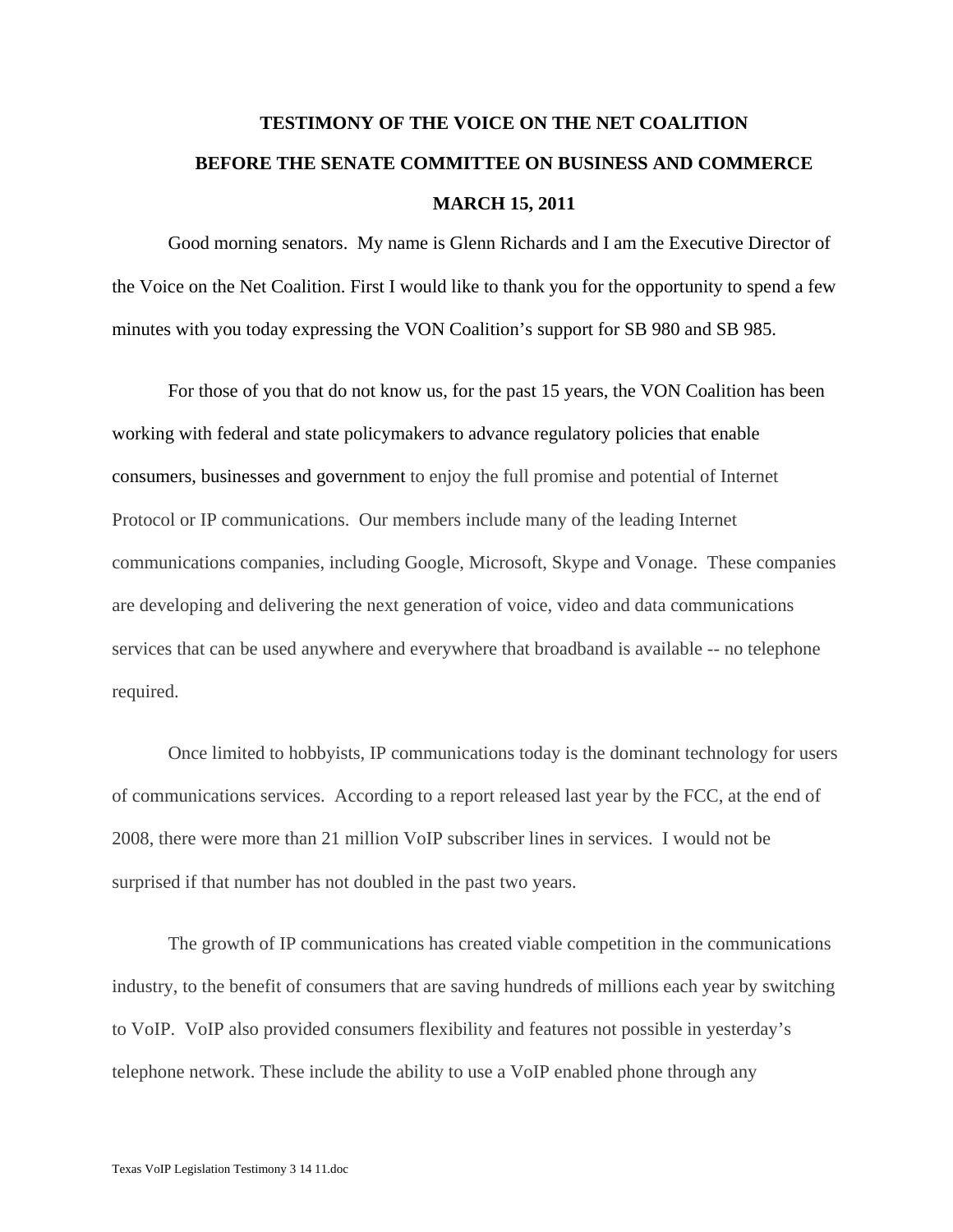broadband connection anywhere in the world; allowing voice mail to be sent to email or converted to text; allowing multiple devices to ring at the same time, and bringing video conference calling to the masses. At the same time, quality and reliability have improved to equal if not surpass that of the legacy phone network.

 For businesses, particularly small and medium sized businesses that are at times ignored by larger carriers, VoIP is lowering costs, allowing increased control over communications, increasing productivity, increasing mobility, enabling collaboration, and giving companies a competitive advantage. VoIP promotes telework; allowing people to work seamlessly from home as if they were in the office; creating more time with family and greater employment opportunities for parents of small children, adult caregivers and the disabled.

IP's ability to converge voice, video, and data into one application makes available new accessibility options for the tens of millions of disabled Americans. IP communications gives disabled users a choice as to which mode they want to communicate in. For example, a deafblind person could sign his conversation then read the response on text with a Braille display. A hearing-impaired person might use text for the main communication, then video to show their emotional reaction to the conversation. Speech recognition engines can also allow people with visual or mobility impairments to use spoken commands to access a phone directory, place a call or establish a conference call. Softphones found in many computers can be easily and cheaply customized to provide accessibility capabilities by leveraging those features in the operating systems of desk top computers, including text-to-speech for audible Caller ID and message waiting indication.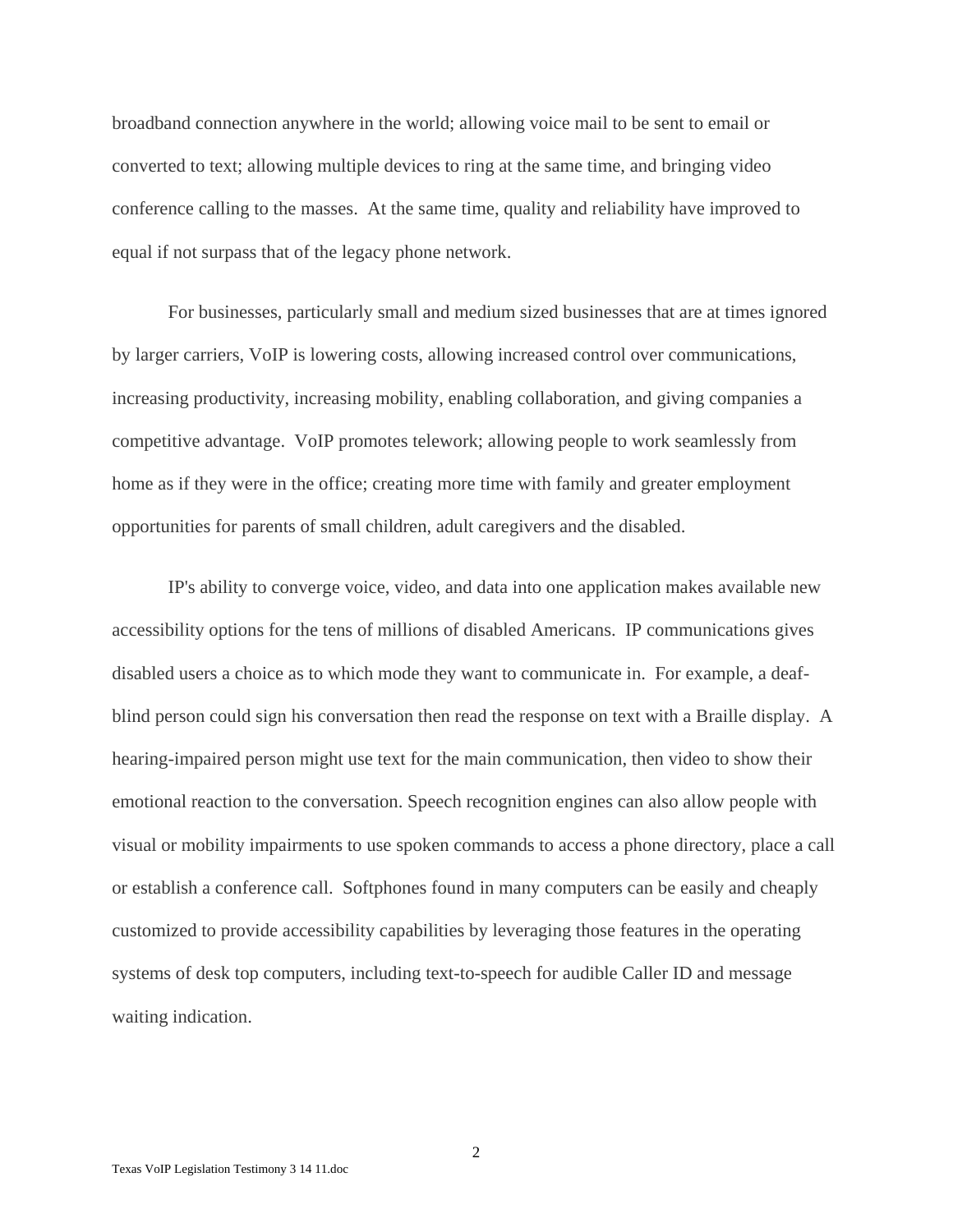IP communications is also bridging the gap between rural and urban Americans. VoIP can bring good information age jobs to rural communities, and encourages the rapid deployment of broadband to rural areas. For example, Coleman County Telephone Cooperative (CCTC) in Santa Ana, Texas was able to use VoIP to deliver cutting edge services to its rural subscribers and make the company more profitable. Using VoIP, CCTC was able to deliver a Triple Play of nextgeneration services -- voice, video and data.

IP communications has prospered in a largely unregulated environment. The Federal Communications Commission in 2004 found that IP communications between computers should not be regulated at all; and it also that same year preempted state regulation of interconnected VoIP – which are services that are used more like a replacement for regular telephone service. The FCC has, however, imposed certain public safety and consumer protection requirements on interconnected VoIP providers, such as a requirement to provide 911 services, protect customer data and assist law enforcement. There is no federal entry or price regulation of VoIP.

At least 17 states have already deregulated VoIP or IP-enabled communications. These states have recognized that there is no benefit to imposing legacy telephone regulations on VoIP. In an otherwise competitive market with low barriers to entry and low switching costs for consumers, entry and rate regulation has the potential to materially and adversely impact technological innovation, hinder the growth of open, competitive markets and place unnecessary burdens and costs on companies eager to invest in and deliver innovative products and features to consumers.

By adopting either Senate Bill 980 or Senate Bill 985, Texas now has the perfect opportunity to join these progressive states and help launch a new era of broadband-enabled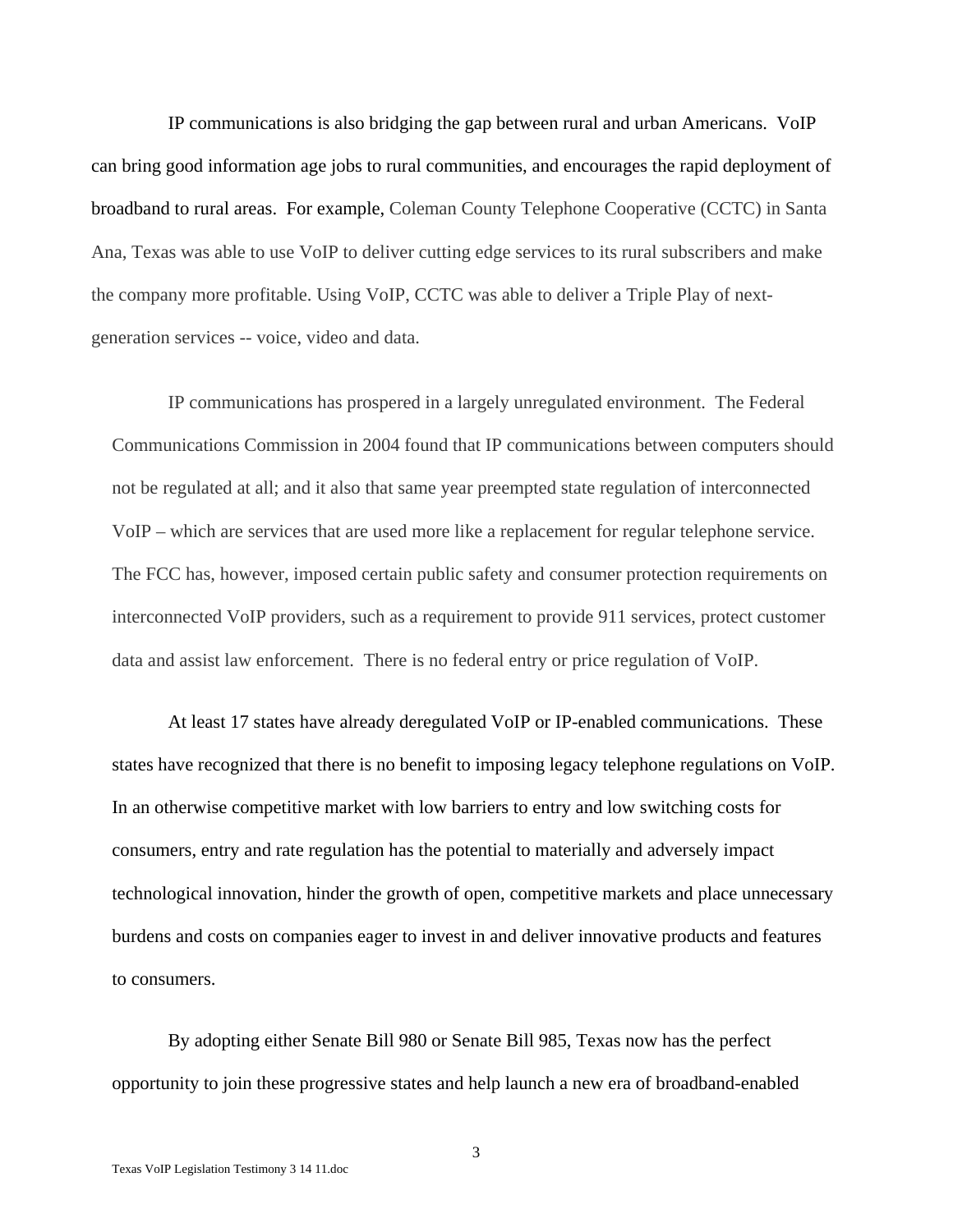benefits for consumers and businesses in Texas by eliminating the threat of conflicting state regulation of two types of Internet Protocol-enabled services. The first, referred to in this bill as Internet Protocol enabled service, includes those broadband delivered applications and services used by consumers, businesses, and government every day, such as instant messaging, e-mail, web surfing, search, streaming video, and voice communications applications such as Skype video calling. Historically, the FCC has preempted regulation of these offerings. These are the innovative products and applications that are driving Texas's information technology economy. To ensure that consumers continue to have access to these transformative broadband applications, it is critical that state and local regulation not burden such innovation. SB 890 and SB 895 recognize and retain federal preemption of state and local regulation.

 The bill also refers to another form of Internet communications service, identified as Voice over Internet Protocol, or VoIP services, that offers consumers a replacement for their traditional phone service. VoIP services as defined in SB 980 and SB 985 are distinguished by the ability of consumers to both make calls to and receive calls from the public phone network. The FCC has created a uniform framework for the regulation of these two-way VoIP services that applies in all 50 states. This legislation reinforces the existing federal framework by precluding state or local governments in Texas from attempting to regulate VoIP in conflict with the FCC.

 The appropriate policy framework, as embodied in this legislation will facilitate transformative improvements in the way Texan's communicate that harness the power of the Internet. Adoption of either SB 980 or SB 985 will provide 3 critical benefits to the state of Texas during these challenging economic times:

(1) a platform for innovation delivering advanced broadband communications features to